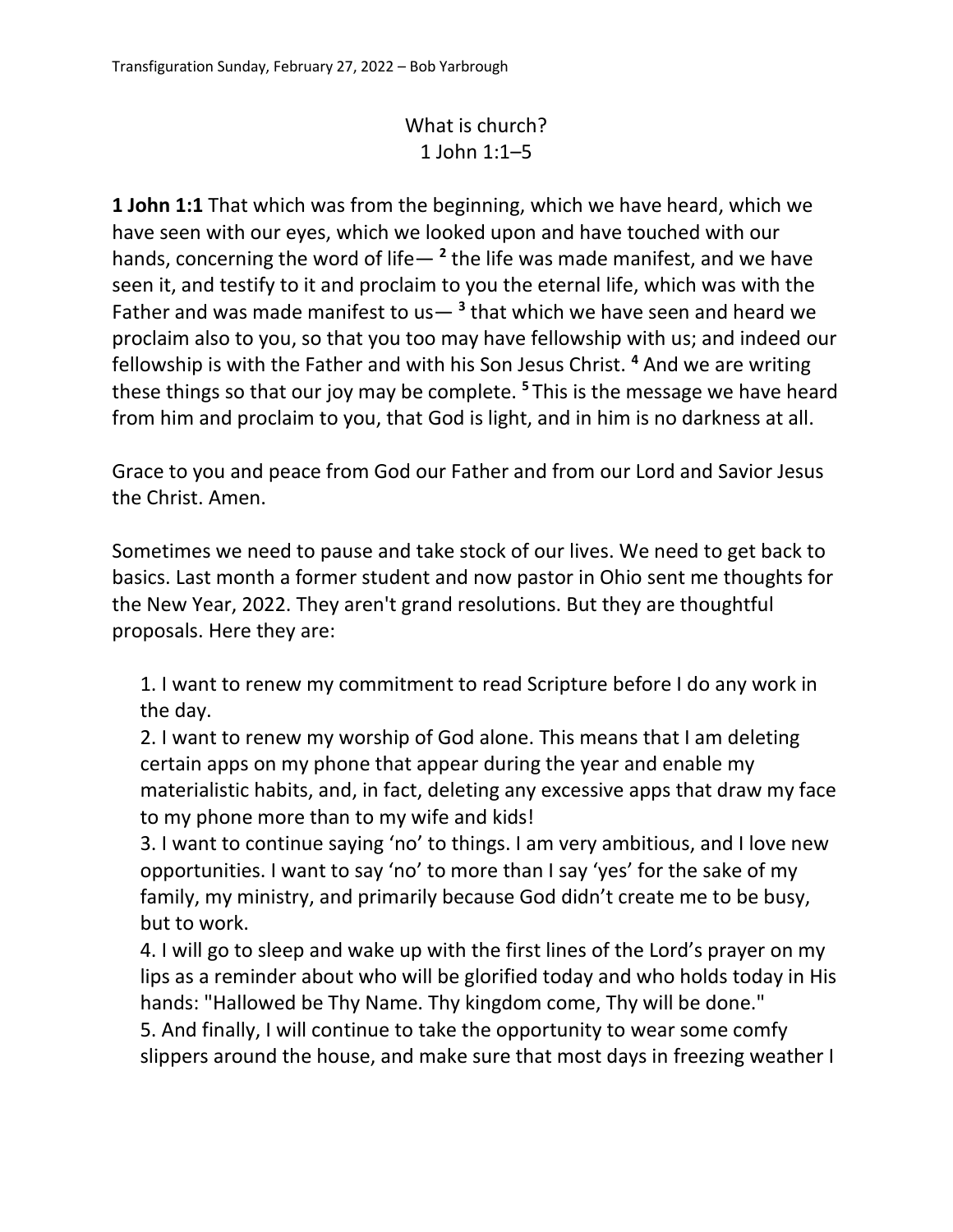attempt to wear a cozy wool sweater — knit, chunky, cable knit, and American made if I can!

Basics are great and so important. Now is anything more basic than church? Scripture calls the church the bride of Christ and the pillar and foundation of the truth. Christ said, I will build my church. What could be more foundational? What could be more important?

Our 1 John reading tells us some things about the church. It tells us this:

*"Church" is a people called together by a saving message about God (v. 5) revealed through the Word of Life (vv. 1–3) resulting in a fellowship (v. 3) marked by joy (v. 4).*

In other words, the opening of 1 John, written by the Apostle John probably as a pastoral letter composed at Ephesus where he served late in life--these opening words answer three critical questions.

*1. What is "church"?* V. 5 addresses this:

1 Jn 1:5 This is the message we have heard from him and proclaim to you, that God is light, and in him is no darkness at all.

Based on this verse, we see that "church" is a people called together by a saving message about God. Let's break that down. To be more specific:

A. "Church" is God-centered. People tend to be self-centered. Now a survival instinct is natural and healthy. And we need to steward the life God has given us. Your health matters. Your body matters. Your morale matters. You are important in God's eyes.

But you exist because God created you. Ps 139:13 is true of us all: "You formed my inward parts; you knitted me together in my mother's womb." Parents have children, and doctors deliver them, but "children are a heritage from the LORD, the fruit of the womb [is] a reward" from God, Ps. 127:3 says.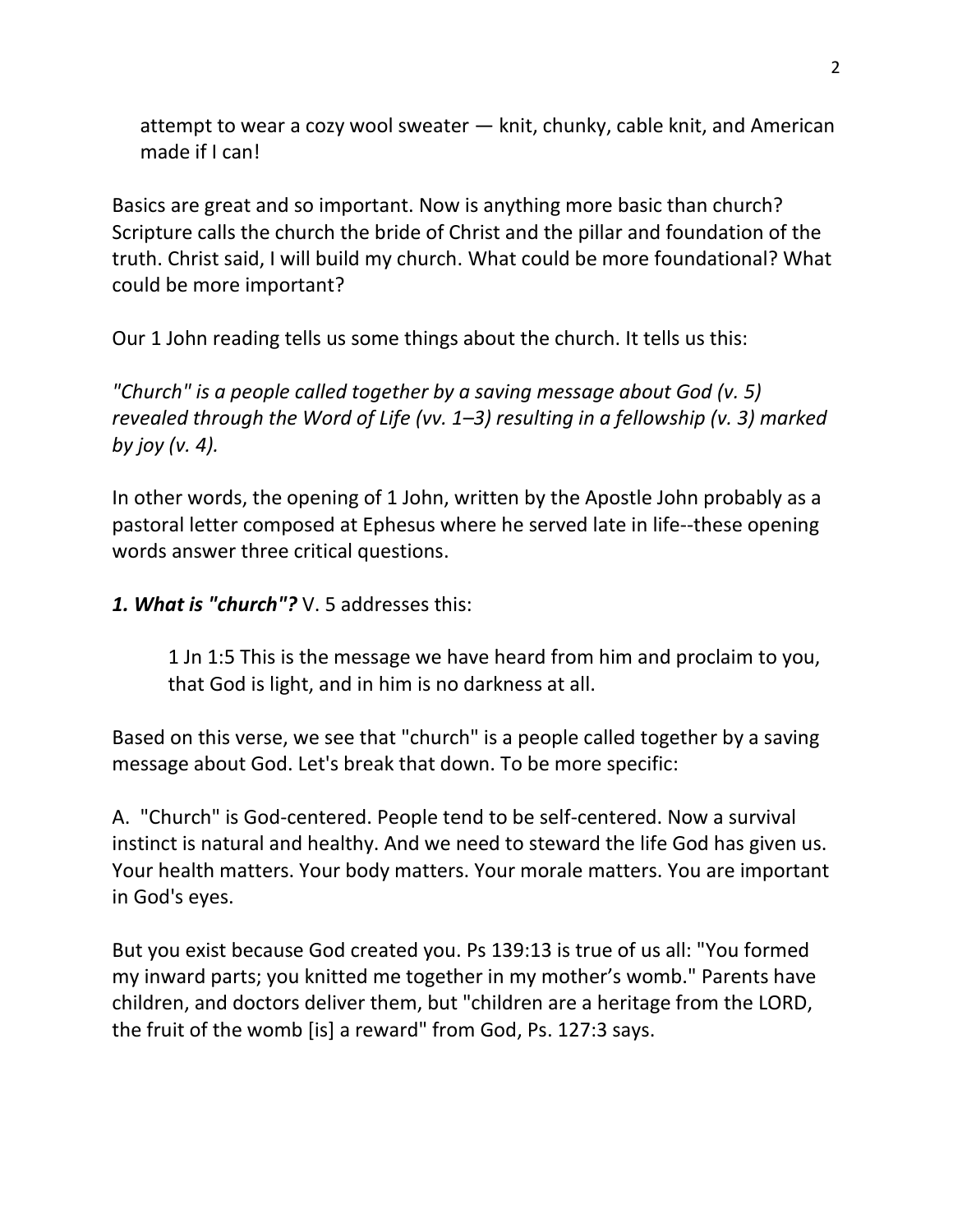Church is a people who put God at the center. He calls us together by a saving message about the one who formed us and gave us the breath of life. And what is that message?

B. "God is light" summarizes every true church's message. "This is the message we have heard from him and proclaim to you, that God is light, and in him is no darkness at all."

Lots of establishments have neon signs. You drive by and you see on that cafe door in bright lights: "Open." Or you see "Lotto" at the QuikTrip. Or you see "Miller Lite." The neon sign invites you in for what's on offer.

The church offers the light of God. Jesus said something painfully true: "the light has come into the world, and people loved the darkness rather than the light because their works were evil" (John 3). There is darkness in our hearts. We screw up in our lives. We know guilt and sorrow and pain. We love darkness, Jesus said.

But there is a light. It comes from God. "Church" is a people called together by the message that God is light. Darkness need not define us.

John's Gospel says, "The light shines in the darkness, and the darkness has not overcome it" (1:5). That can also be translated "the darkness has not comprehended it." Both are true. The world outside the church has not overcome, has not defeated, God and his light. Nor does it comprehend that light. Again John's Gospel explains, about Jesus the Son of God: "He was in the world, and the world was made through him, yet the world did not know him. He came to his own, and his own people did not receive him" (1:10–11).

Despite the world's indifference to the light and sometimes hostility toward the light, it is there. It is here among God's people, not because we are light but because we have God as our heavenly Father, and he disperses his light over us and around us and within us and out from us into the world.

"God is light," 1 Jn 1:5 says, "and in him is no darkness at all." That light is so powerful that it cleanses our hearts through faith in Christ who died for our sins. It brings us peace. It generates joy. It produces love for God who gives such light.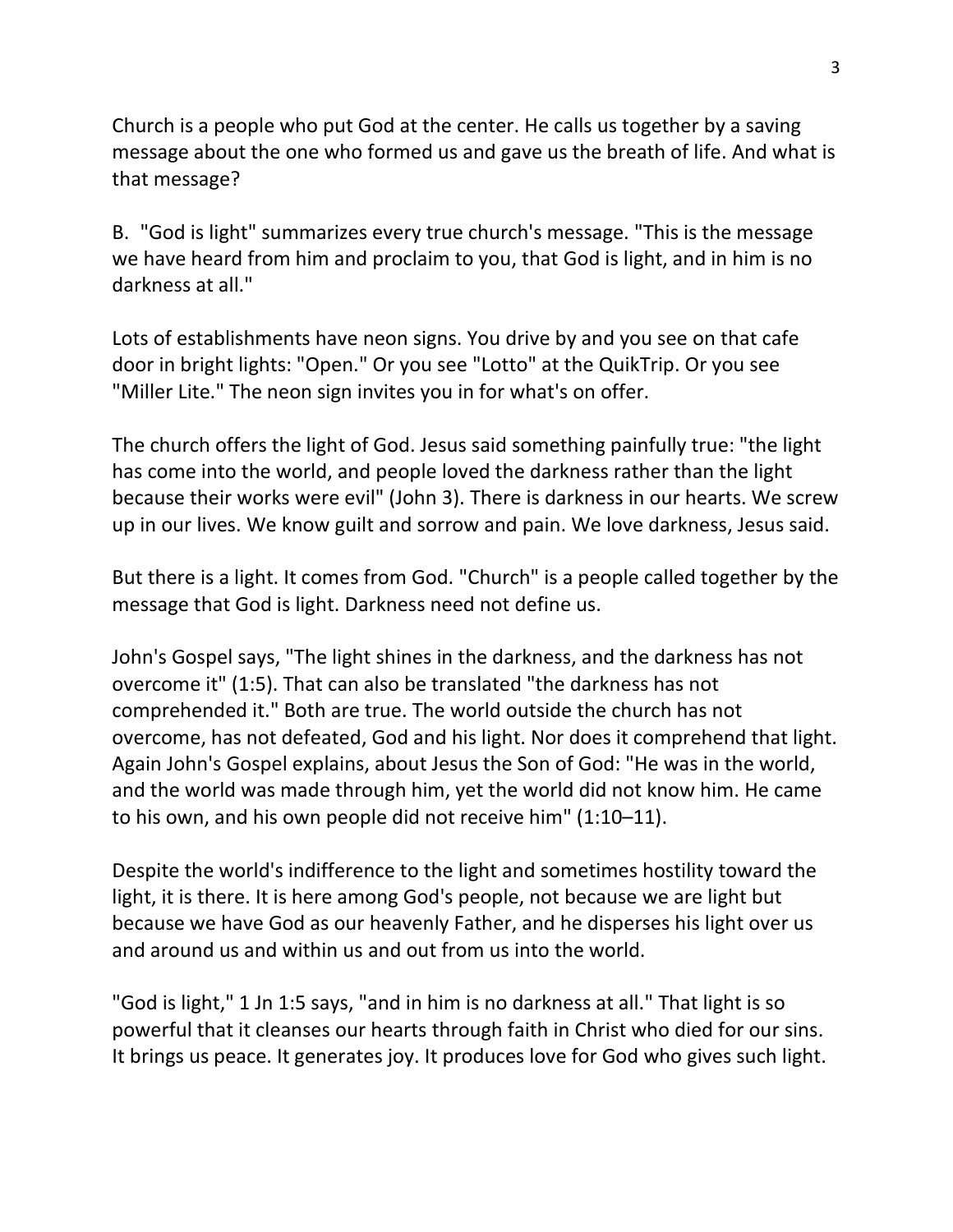It produces love for others rather than the darkness of dismissal, suspicion, contempt, or apathy.

Do you know that light? Do you have that light? I've heard children sing, "This little light of mine I'm going to let it shine." At an early age they knew the light and it showed. How did they get it?

That leads to our second question.

## *2. How is the church created?*

The short answer is that God sent his light into the world in the person of his Son. An old hymn put it this way: "The whole world was lost in the darkness of sin. The light of the world is Jesus. Like sunshine at noonday his glory shone. The light of the world is Jesus."

The first verses of 1 John describe this world-changing burst of light:

1 John 1:1 That which was from the beginning, which we have heard, which we have seen with our eyes, which we looked upon and have touched with our hands, concerning the word of life—2 the life was made manifest, and we have seen it, and testify to it and proclaim to you the eternal life, which was with the Father and was made manifest to us—3 that which we have seen and heard we proclaim also to you . . .

The church is created as Jesus is proclaimed, as people hear, and as they take that saving message to heart and it unites them with Jesus. We become children of God, part of the family of God our Father, through opening up to the message of Jesus' death for us and victory over death. John's Gospel puts it this way: "to all who did receive him, who believed in his name, he gave the right to become children of God" (Jn 1:12).

So the church is created by the message about Jesus. What's so special, so powerful, about that message? Three things:

A. The message reports what really happened. Look at all the pointers to real-time personal experience. John mentions what he and others heard, what they saw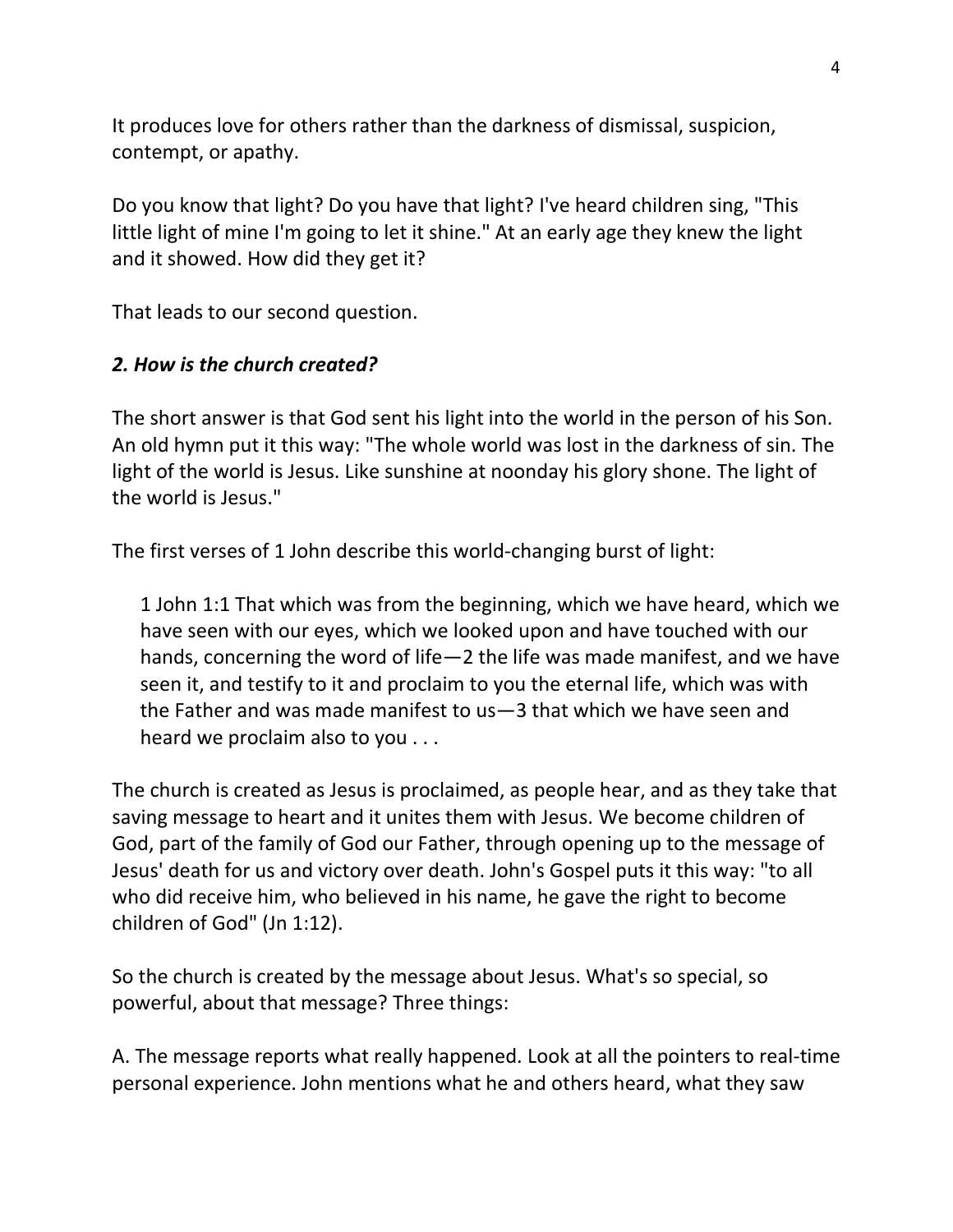with their eyes, what they gazed upon and touched with their hands. A lot of people seem to think the Bible is made up, like Harry Potter books or Aesop's Fables. No way!

One day John was with his brother James and the man we know as Simon Peter. The three of them took a hike with Jesus and ended up on the top of a very high hill, you could even say a mountain.

On that unforgettable occasion, Jesus stopped to pray. As he was praying, his face changed. His clothing shone. Moses and Elijah appeared and talked to Jesus about his upcoming death in Jerusalem on the cross, not for his sins but for those of others.

As if all that weren't enough, a cloud sprang up and they heard the voice of God say, "This is my Son, my Chosen One; listen to him" (Lk 9:35 NASB). OK, let's listen to Peter's testimony about this (2 Pet 1):

16 For we did not follow cleverly devised myths when we made known to you the power and coming of our Lord Jesus Christ, but we were eyewitnesses of his majesty. 17 For when he received honor and glory from God the Father, and the voice was borne to him by the Majestic Glory, "This is my beloved Son, with whom I am well pleased," 18 we ourselves heard this very voice borne from heaven, for we were with him on the holy mountain.

The church is created by message about things that really happened.

Another reason that message is so compelling is:

B. The message is about and from the eternal God and his Son.

When 1 Jn 1 says, "That which was from the beginning," we rightly think of Gen 1, "In the beginning God created," and John 1, "In the beginning was the word, and the word was with God and the word was God." The message is not just about some earthly event or historical narrative: it partakes of that "which was with the Father and was made manifest to us" (1 Jn 1:2).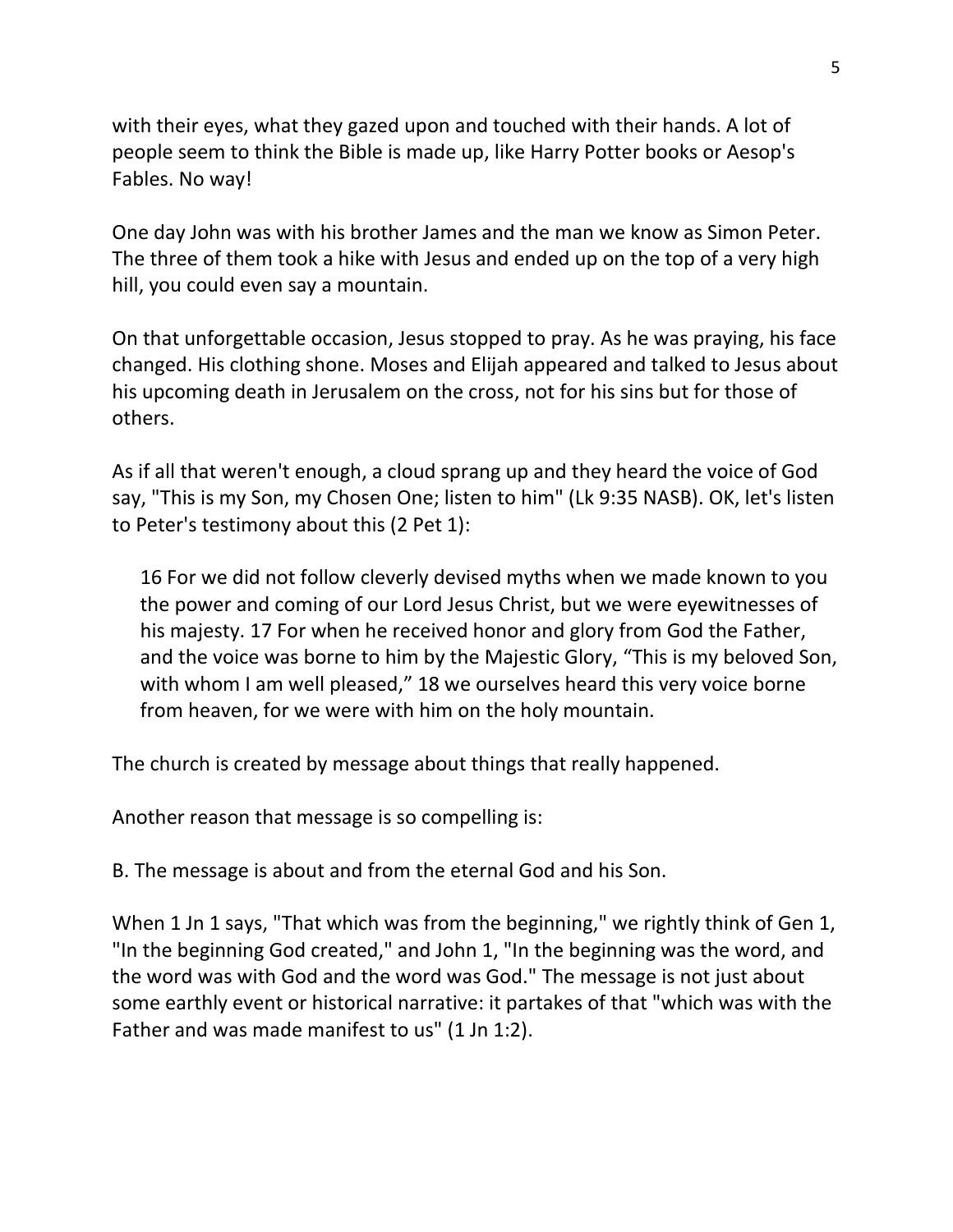Certain places have distinct scents. One of my favorite eating places on earth is The Reflections over on Deep Lake. It's a Polish restaurant. You walk in. If it's cold outside there is a rush of warm air. You smell food, good food: Pierogi. Golabki. Polish sausage. Pickle soup. Strong coffee to go with a rich dessert. The scent is a clue to the menu.

The message that creates the church has a distinct scent. It's the scent of truth. It's the scent of eternity. That's what's on the menu here. It's the scent of the dwelling place of God, immortal, invisible, whom no one has seen or can see, the Bible says, but who has come to this earth in Jesus Christ. We know him from the Bible. He comes to us by his Spirit. This is a powerful message for anyone who realizes they need to get right with this awesome, majestic, holy, and caring God.

The message is also powerful because of what it offers.

C. The message offers eternal life. John writes (1 Jn 1:1–2) "concerning the word of life" and underscores that "the life was made manifest, and we have seen it, and testify to it and proclaim to you the eternal life, which was with the Father and was made manifest to us."

Now we all have life if we are here worshipping today. We are metabolizing. We are probably hungry, thinking about lunch if this sermon ever ends. That is biological life. It is God's gift. We are grateful. But that life is limited in all kinds of ways.

This life is limited in quality--we are imperfect; we get sick; we sin; we disappoint others; we all fall short of God's glory and even our own goals. This life is limited in duration--unless the Lord returns we will all die. That's temporal life, life in this age and time.

John heard Jesus say (John 10:10), "I came that they may have life and have it abundantly." That's eternal life. That's life knowing God's forgiveness through Jesus' death for our sins. That's life knowing peace with God. That's life of a different quality than we had before or could ever hope to have apart from faith in Christ.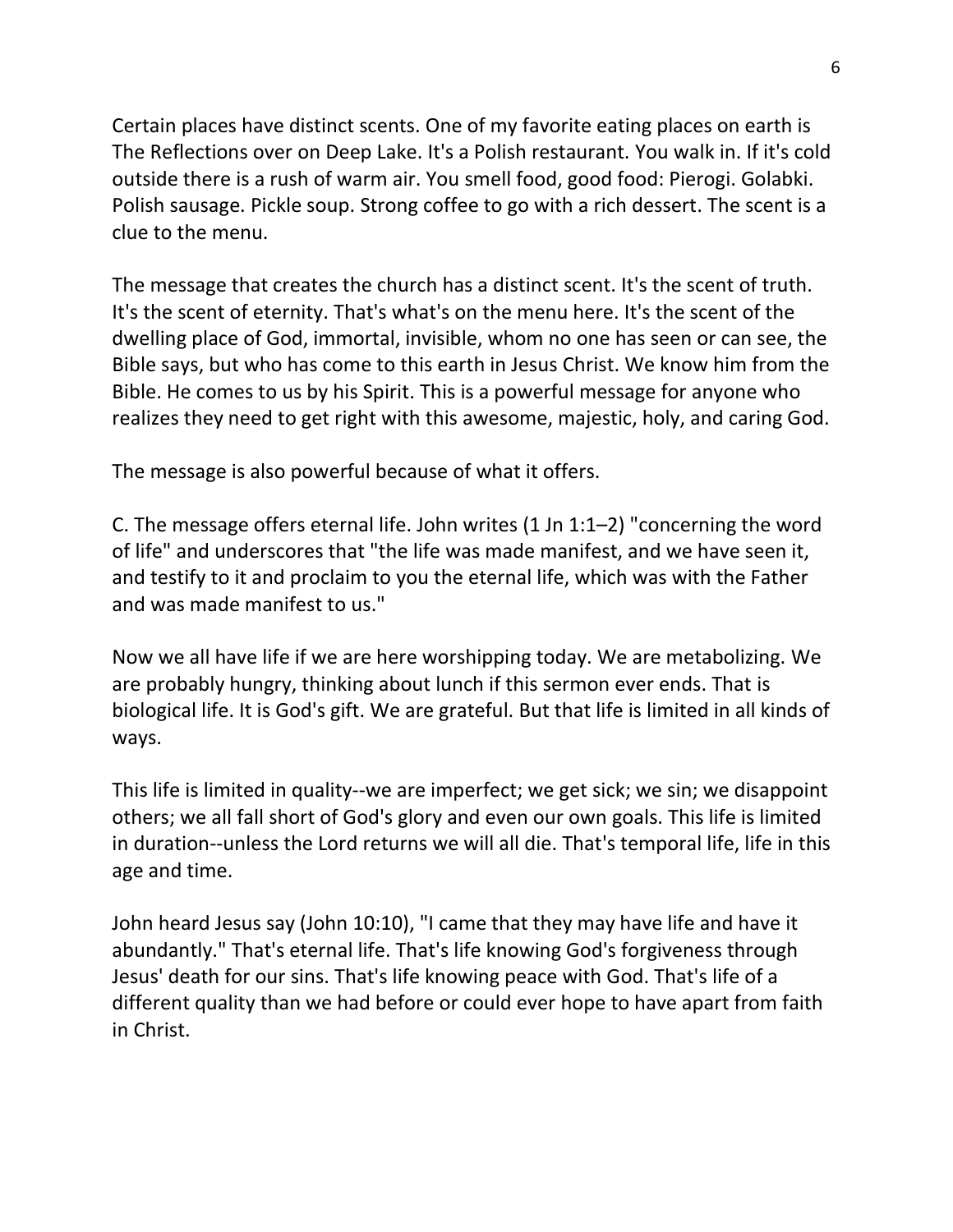Yes, the message that creates the church is very powerful and very desirable. In closing let us now ask:

*3. What's it like to be part of the church?* Words from our 1 John reading are revealing  $(1:3-4)$ :

that which we have seen and heard we proclaim also to you, so that you too may have fellowship with us; and indeed our fellowship is with the Father and with his Son Jesus Christ. 4 And we are writing these things so that our joy may be complete.

"Church" has many aspects and dimensions. But two stand out here: fellowship and joy.

A. "Fellowship" (*koinonia* in Greek) refers to the deep commonality that people share when their lives are devoted to God through faith in Jesus Christ. Most of us know human fellowship. It can be deep and sweet: the fellowship of family. The fellowship of a faithful marriage. The fellowship of high school friends. The fellowship of co-workers like maybe a carpentry crew or of soldiers like say Marine infantry. They're tight. They have each other's back. Fellowship is a common grace gift of God that all people can enjoy.

Church is about a fellowship with people along "with the Father and with his Son Jesus Christ." It's a fellowship so thick that family fellowship is thin by comparison. In this fellowship we share the mission of taking Christ to others. We share the disciplines of worship like here this morning. We share the fellowship of prayer for one another. We share the fellowship of struggle against sin, the difficulties of lifelong faithfulness to our Savior, and the many sufferings that life deals us, just as it dealt Jesus.

Church looks like people whose lives are ordered by the priorities of their Lord and master Jesus Christ and not by their own selfish aims and ambitions. This binds us together in shared loyalties, service, friendship, sacrifice, and blessing from God. And never lose sight of our future fellowship in heaven!

B. The church is also a place of joy. We often feel it in the music. We may feel joy in the regular rhythm of the liturgy that is so beautifully laid out in the St. Mark